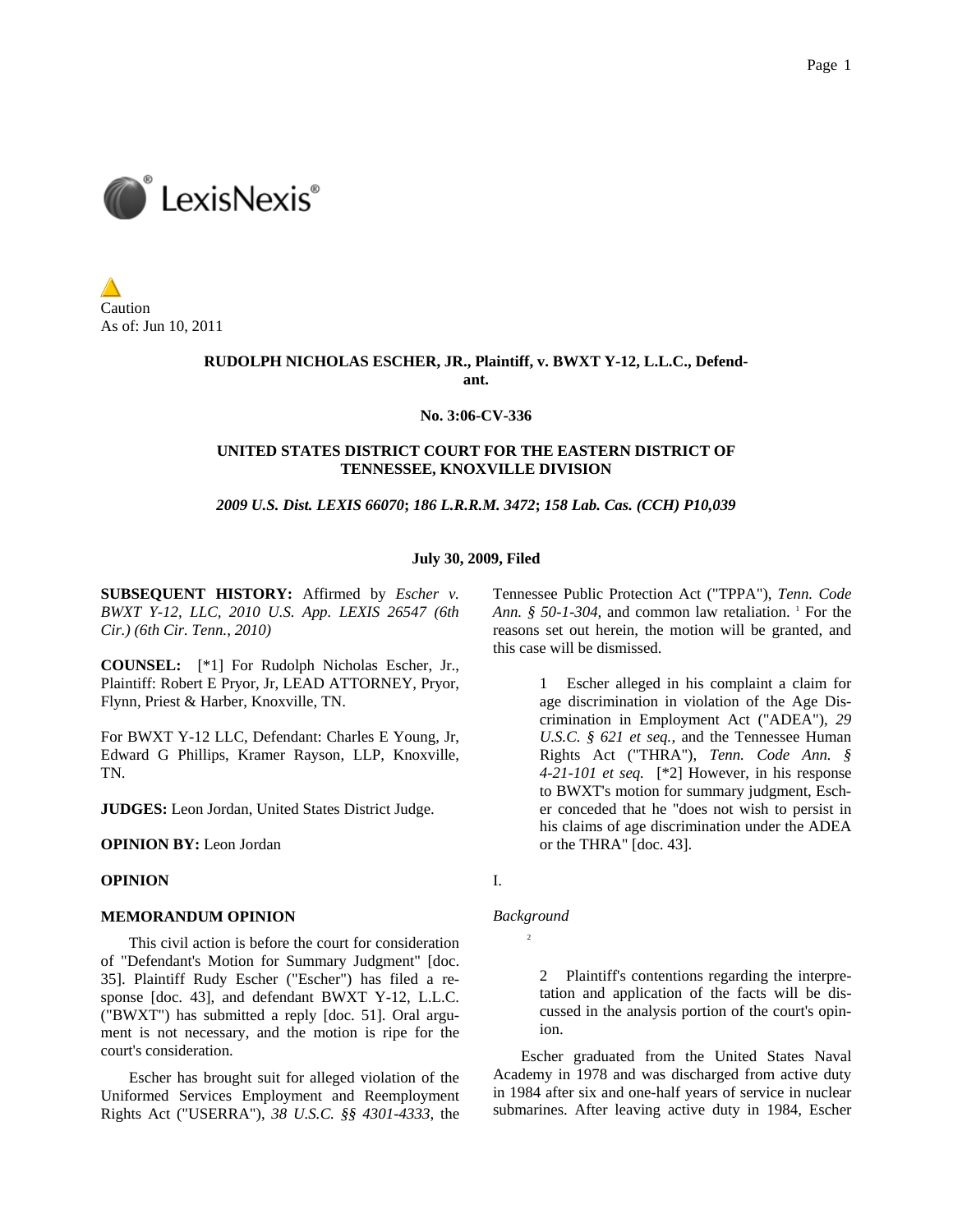joined the Naval Reserves eventually rising to the rank of Captain. Escher was hired by BWXT's predecessor in 1985, and he transferred to the Oak Ridge, Tennessee facility in 1989. In 1997, Escher transferred to the Metrology Center, which is a calibration laboratory. William McKeethan ("McKeethan") was the Department Manager for the Metrology Center and selected Escher for the Engineering Manager position. McKeethan was aware of Escher's Naval Reserve duties when he selected him for the job. As an Engineering Manager, Escher managed, trained, and hired the engineers and technicians who worked in the Metrology Center.

McKeethan supervised [\*3] Escher and considered him to be a good performer. Escher received the highest possible performance ratings and better than average raises, and he completed his assignments. Prior to the events that led to this lawsuit, Escher had never received any written discipline, although McKeethan on occasion had taken Escher aside and orally discussed with him a work-related issue concerning his conduct. McKeethan did not believe that Escher's Naval Reserve position interfered with his work at BWXT and supported Escher's participation in the Naval Reserve. Escher in fact twice nominated McKeethan for a "Certificate of Appreciation" from the Employer Support for the Guard and Reserve ("ESGR") for "outstanding service to the national defense through continuing support for the National Guard and Reserve." The ESGR is an organization of the Department of Defense that promotes cooperation and understanding between employers and military Reserve components and to help with conflicts that arise because of Reservists' commitments.

BWXT's Military Leave Policy allows salaried employees to receive their full salary in addition to any military pay for up to 80 hours of annual military training. Training [\*4] time that exceeds 80 hours is taken without pay. The Policy permits exempt salaried employees to receive up to 173.3 additional hours of "make up pay" per year, one month of time, when they are away for "intermittent emergency duty" or "intermittent active duty."

Prior to 2004, in the situation where a Reservist's training exceeded 80 hours and where an exempt employee worked a partial week and took the remainder of the week as "unpaid military leave," BWXT paid the exempt employee's full salary for the entire week. This was done to avoid salary "docking" that could destroy the white collar exemption under the Fair Labor Standards Act. Escher received the benefit of being paid full salary beyond the maximum 80 hours of military leave pay in 2002 and 2003. However, in 2004, BWXT implemented the A-Plus payroll system that does not permit exempt employees to enter a partial week of "unpaid military leave." Pursuant to this policy, employees may

choose to charge the balance of the week to unpaid personal leave, paid personal leave, or vacation.

BWXT provided as of February 2005 for National Guard or Reserve employees called to active duty make-up pay and a continuation of medical and dental [\*5] insurance at active employee rates for 18 months of active duty. BWXT also continued life insurance and special accident insurance, provided a savings plan catch-up upon return from military leave and also provided a point of contact for the spouses of families of employees on military leave. BWXT has represented that these benefits are not required by USERRA.

BWXT has been recognized by the ESGR as an outstanding employer of National Guard and Reserve employees. In 2003 BWXT received an award from ESGR for its employees raising over \$ 10,000 for care packages to servicemen. In 2005, BWXT received recognition by ESGR's "5-Star Employer Program" as an outstanding employer for its willingness to support employees called to military service. In 2005, BWXT employed 115 employees who were members of the National Guard or Reserve.

In September 2004, Escher made a complaint about how his military time was accounted for in the BWXT system. After he had exhausted his 80 hours of paid military leave, Escher worked a partial day and then recorded the remainder of the week as unpaid military leave. The A-Plus system would not permit him to charge his time in this fashion. Escher contacted Linda [\*6] Smith-Bledsoe ("Smith-Bledsoe"), an employee in the payroll department who reported Escher's tone as "irate." Smith-Bledsoe told Escher that the A-Plus system would not accept less than a full week of unpaid military leave and that he had to charge his time to unpaid personal leave, paid personal leave, or vacation. Smith-Bledsoe confirmed the situation with Dan Cottrell ("Cottrell"), the manager of the Compensation Department. Escher recorded his time as unpaid personal leave.

Escher's concern was that taking unpaid personal leave would reflect negatively on his review. Smith-Bledsoe testified in deposition that unpaid personal time is frowned upon by the management and could affect performance reviews. However, Escher received the highest possible performance rating for 2004, and he acknowledged that how his time was charged had no negative impact on his review.

Escher contacted ESGR regarding this time dispute and wrote to Cottrell and BWXT's legal counsel Ken Brown ("Brown") referencing USERRA. There is no indication that ESGR ever contacted BWXT concerning this matter, and Escher let the matter drop.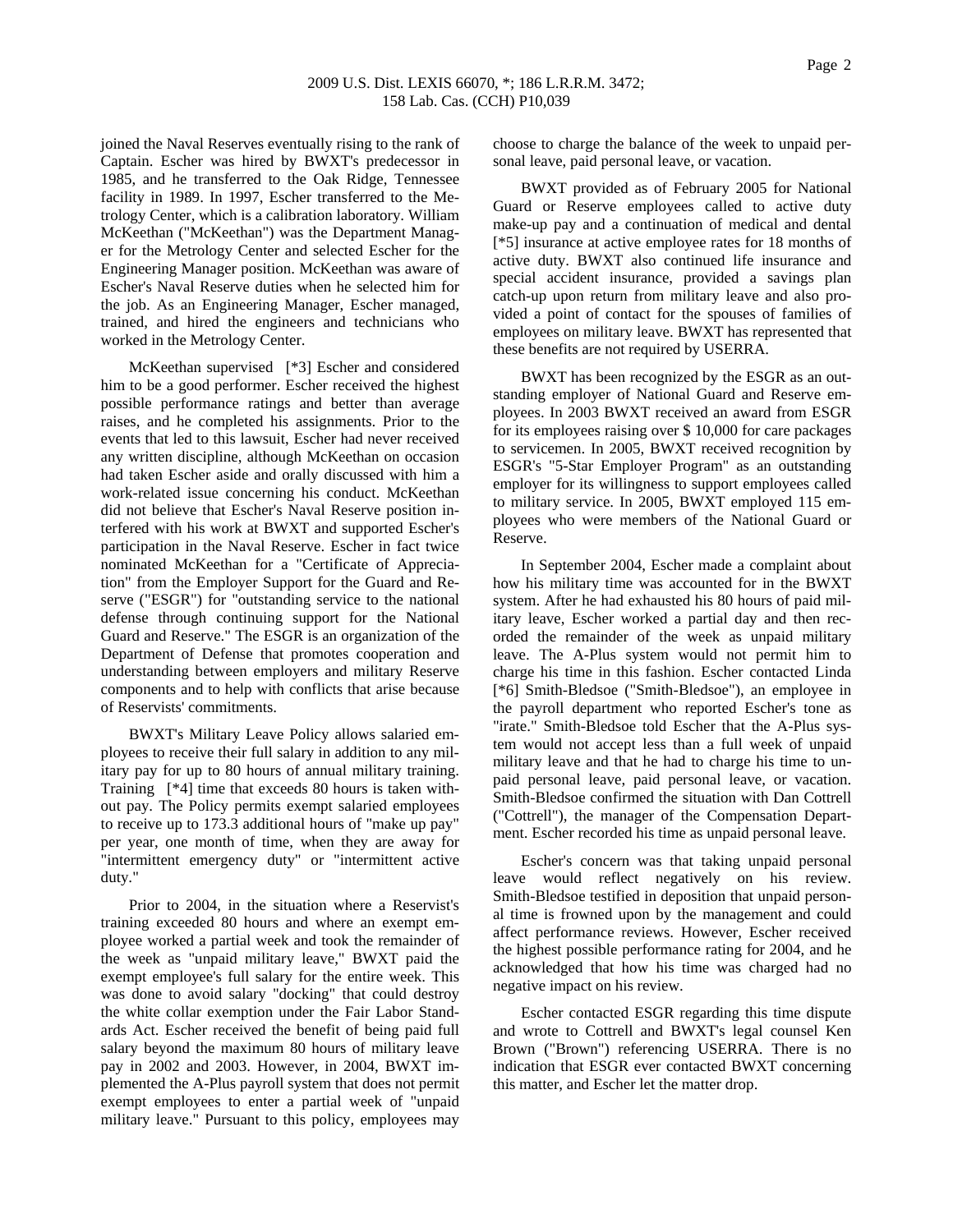In July 2005, Escher was on an operational assignment for the Navy in Naples, Italy [\*7] and was gone for a total of 22 days. Escher testified that he spoke with McKeethan and probably Smith-Bledsoe about how to charge his time before he left because of the problem he had experienced in 2004. Escher took two weeks of military leave with pay from June 20 to July 1, 2005. He also needed an additional week of military leave for July 4-8. When he returned, Escher entered unpaid military leave for July 6-8, as there were scheduled days off that week for the July 4th holiday. Escher's orders were titled "Active Duty for Training," but he contended the assignment was operational not training.

Smith-Bledsoe informed Escher that he could not enter a partial week of unpaid military leave. Escher maintained that he was entitled to "make-up pay," which Smith-Bledsoe said he could apply for but the absence still had to be recorded as without pay. Escher spoke with Carol Johnson ("C. Johnson"), a senior human resources specialist in compensation, several times about the leave issue. In doing so, he asserted his reliance on USERRA and sent C. Johnson information about USERRA. C. Johnson spoke with Smith-Bledsoe and Brown about the issue. Eventually, C. Johnson told Escher that she needed [\*8] to be "out of the loop" and she could not talk to him anymore about the issue. C. Johnson does not disagree that Brown may have told her not to speak with Escher about the pay matter any further.

Escher contacted a Knoxville attorney, Maurice Gerard ("Gerard"), an ESGR representative. Gerard attempted to contact Brown by telephone and eventually wrote him a letter concerning Escher's pay issue. The letter is dated September 9, 2005, and referenced a "difference of opinion as to whether an employee's rights under USERRA are being violated." In an e-mail sent September 21, 2005, Brown told Smith-Bledsoe that he "reviewed the e-mails, BWXT policies and other material in connection with the question of how to handle Mr. Escher's Orders (whether they were for training or active duty). . . ." Brown told Smith-Bledsoe that Escher should be paid holiday pay for July 4 and 5 and makeup pay for July 6, 7 and 8.

BWXT contracts with the National Nuclear Security Administration ("NNSA") to manage the Y-12 facility in Oak Ridge. The contract provides that "Government property shall be used only for the performance of this Contract." BWXT has specific standards of business conduct that are set out [\*9] in the *Employee Handbook: Standards of Business Conduct and Business Ethics* ("Standards"). Escher acknowledged that he received and reviewed these Standards on September 25, 2000. The Standards state in pertinent part: "We are determined to enforce our policy of compliance, to investigate any

reported violations, and to take disciplinary action, up to and including termination of employment, against employees who violate the policy."

The Standards specifically address the use of technology systems:

> BWXT Y-12 and client-furnished supplies and equipment are not intended for personal use. BWXT Y-12 and client furnished facilities, equipment, and supplies must be used for BWXT Y-12 business and associated purposes specifically authorized by management. This applies to office supplies, and equipment, personal computers, software and associated support items.

> Internal information systems, communications facilities and system[s] (including e-mail, interoffice mail, and voice mail networks), and databases are to be used for business purposes. Unauthorized use is considered a misappropriation of BWXT Y-12 assets.

. . . .

. . .

The Standards also specifically address the use of e-mail and the Internet:

> As [\*10] we increasingly use the power of electronic mail and the Internet to perform our work, it is critical that all employees understand that inappropriate use of these tools will not be tolerated. To be specific:

> . Employees may not use company computers to play computer games or to "surf" the net for non-business purposes.

> . BWXT Y-12's network and Internet connection will be used for official use. However, incidental use is permissible as long as it does not interfere with the operations of BWXT Y-12, create additional costs, or interfere with employee's duties. These assets must be used with the utmost care and respect, guarding against fraud, waste and abuse.

> . Use of BWXT Y-12 e-mail system and Internet connection for personal advertisement or gain; on behalf of outside business ventures; . . . is prohibited.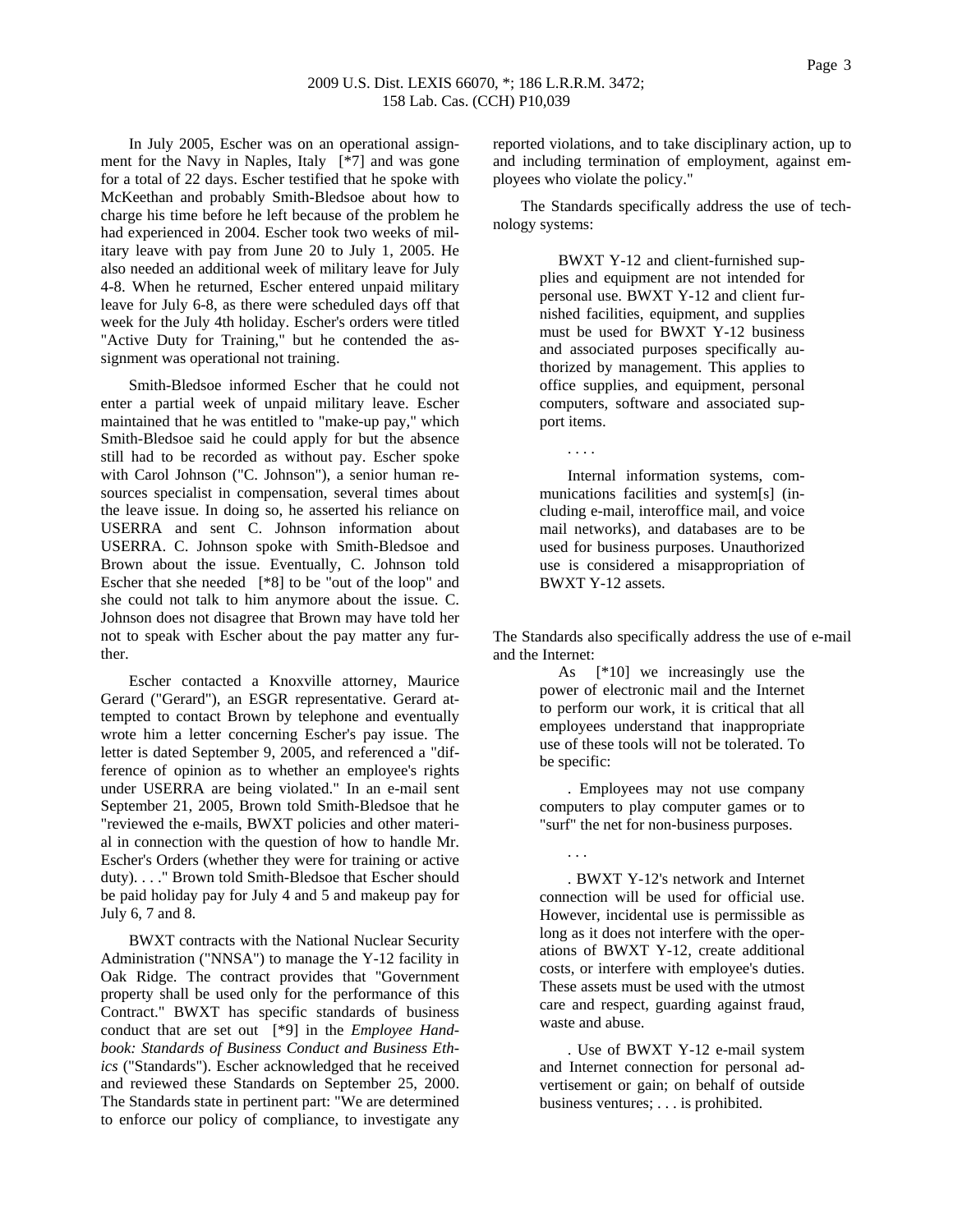. . .

Accessing the Internet for non-business reasons during scheduled work hours may be viewed in the same way as being absent from work without permission. There is no excuse to take unauthorized time away from your assigned tasks to access the Internet for personal use.

BWXT also has in place a procedure entitled Acceptable Use of Information Technology Equipment, No. Y15-404. [\*11] This procedure provides that "IT resources are to be used for the conduct of official U.S. Government or Y-12 business with the exception of occasional personal non-business matters requiring attention during work hours." The procedure further states that "inappropriate, unauthorized, or improper use of IT resources is prohibited and is subject to disciplinary action up to and including termination." "Occasional use of e-mail for personal matters needing attention during working hours is acceptable" under the procedure.

Escher was required to review every two years General Employee Training ("GET") materials that included information regarding the policies concerning e-mail and internet use and the disciplinary penalties for violating the rules of use. Escher was tested on the GET materials in December 2001, October 2003, and August 2005.

In January 2005, a retired Metrology Lab employee, Ed Prichard, sent a letter to McKeethan complaining about Escher. In it Prichard said that Escher "spent two to four hours a week sometimes on Navy work." McKeethan knew Prichard and Escher hated each other, so he considered the source. However, McKeethan confronted Escher with the allegations made [\*12] by Prichard and specifically asked if Escher was abusing the computer for his Naval Reserve work. Escher denied the allegations and said that he occasionally forwarded e-mails home.

McKeethan e-mailed Steve Weaver, the manager of Employee Relations, and asked him to check Escher's portal entry records and told him, "[I] was told Rudy spends many hours using the computer for non-company business. We probably need to check that out also." McKeethan inquired about the portal entries because in 2002-2003 there had been a problem with Escher being tardy. Weaver testified that he thought McKeethan was referring to non-work related use of the internet, so he requested Diane Williams ("Williams") of BWXT Cyber Security to make a report on Escher's internet use for the past six months. Williams performed the review, but found no problems with Escher's internet use. The portal

entry records that were sent to Weaver and McKeethan also did not show a problem.

On August 17, 2005, BWXT's Ethics Officer Roseann Taylor ("Taylor") was assigned to investigate an anonymous complaint about Escher that had been received through the No More Surprises ("NMS") Program. BWXT began this program in October 2004 [\*13] to encourage employees to raise concerns about issues and polices, including fraud and abuse of government assets, without fear of retribution. Submissions could be made anonymously by computer. The anonymous complaint regarding Escher states:

> I feel a supervisor in our group (badge # 030198) is committing time card fraud and is blatantly abusing time. This supervisor is a full-time employee (high level in pay) and is a member of the Naval Reserves (high level pay). The majority of his time while at Y-12 is being spent performing military work (e-mail, phone, fax, etc.). Shouldn't the military job be considered as second job since he makes a huge salary because he is very high level in the military? If one of his employees was doing work for a second employer, he would discipline them very highly including threat of termination. This supervisor gives the impression he is unstoppable and always right in the things he does. Management seems to be afraid of him. Why is he given preferential treatment? Maybe someone needs to look at his APLUS time to see what he is charging his time to because 90-95% is being spent on military work. Bet his phone records would be interesting as well.

Taylor [\*14] requested Williams to check Escher's e-mail for the past six months. Williams reviewed Escher's e-mail stored on the Y-12 server and discovered thousands of e-mails related to the Naval Reserve and Navy documents not connected to Y-12. The e-mails were stored and organized in hundreds of files. Williams e-mailed Taylor informing her of the volume of documents and attached many of the Navy documents. Taylor reviewed the e-mails and documents and determined that were was sufficient reason to believe Escher was violating the BWXT computer use policy.

Taylor notified Escher's division manager, Nancy Johnson ("N. Johnson"), on August 24, 2005, about her investigation of the anonymous complaint and what she had found. Taylor asked N. Johnson if she had given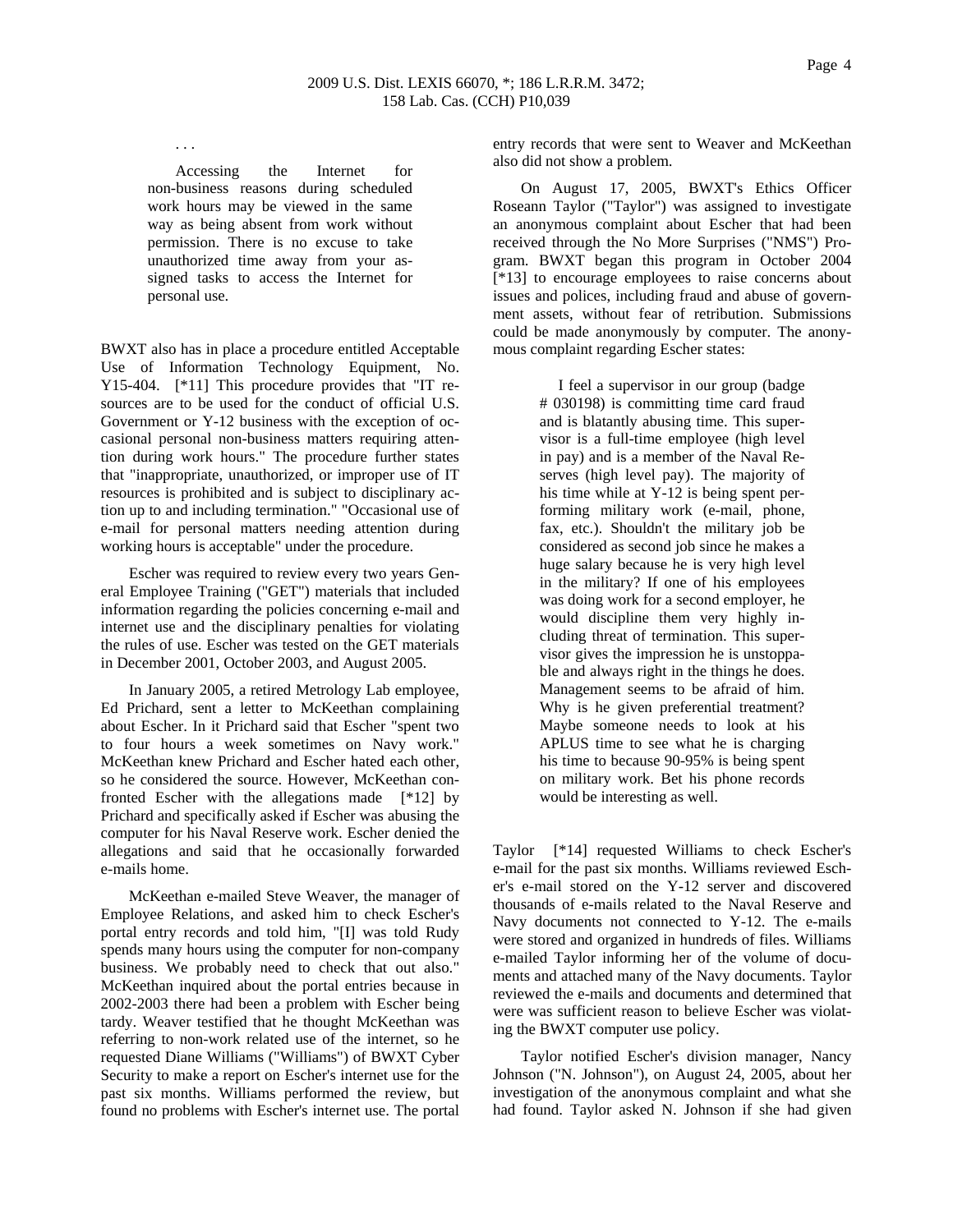Escher permission to handle Naval Reserve matters while he was working at Y-12. N. Johnson said she had not done so. Taylor asked N. Johnson to keep the investigation confidential.

Also on August 24, 2005, Taylor spoke with McKeethan by telephone about the investigation. McKeethan said that he had not given Escher permission to do Naval Reserve work during Y-12 work hours. He said he knew Escher received "an occasional phone call from [\*15] the reserves as well as occasional emails. But nothing extensive, nothing that takes a whole lot of time." McKeethan told Taylor that the time Escher spent on Reserve business probably went up around 911 and at the start of the Iraq war. McKeethan mentioned to Taylor that there had been some controversy about the way Escher's time was charged for his Reserve obligation in 2005, and Escher had copied McKeethan on the e-mails he sent concerning his leave complaints during July 2005. However, there is no indication McKeethan mentioned USERRA when he spoke with Taylor. As with N. Johnson, Taylor requested that McKeethan keep the investigation confidential.

Because the documentation retrieved from Escher's e-mail was related to Naval Reserve matters, Taylor was concerned that it could contain classified material. She therefore turned the discs on which she had transferred the information over to Jim Nobles ("Nobles"), a BWXT internal auditor. Nobles contacted the FBI to review the documents.

Taylor discussed the situation with Weaver on August 30, 2005. Weaver suggested that Taylor close her part of the investigation because discipline on computer abuse cases was handled by Employee Relations. [\*16] Taylor issued a finding on August 31, 2005, regarding the allegation against Escher. She found that the allegation that Escher was doing personal business, Naval Reserve business, while at work was "with merit."

On August 31, 2005, Taylor informed N. Johnson that her review was completed. Based on the preliminary findings, N. Johnson told McKeethan that she was placing Escher on administrative leave with pay. On September 5, 2005, Labor Day, McKeethan met with Escher at his home and informed him that he was on administrative leave with pay. Escher testified in his deposition that McKeethan told him there was an investigation about his internet usage.

The FBI ultimately determined that none of the material Escher had stored on the Y-12 server was classified information, and the information was returned to Taylor. Taylor turned her file over to Weaver and Steve Long, a Human Resources Specialist. At the request of Weaver, Long led the investigation, which included a review of Taylor's investigation file the e-mails and documents Escher had stored on the Y-12 server. N. Johnson requested that Weaver and Long provide a specific accounting of the e-mail and documents involved.

Long opened, [\*17] reviewed, and inventories the e-mails which totaled more than 3,200 in more than 240 folders and subfolders. He discovered two separate files outside the e-mail system that contained Navy related documents: 18 PowerPoint presentations, 75 Word documents, 38 Excel spreadsheets, 12 PDF documents, and 140 miscellaneous documents. Escher's e-mail use covered 1999-2005. 3 Long determined that Escher was sending and receiving e-mails during work hours. He also verified that Escher was using the BWXT e-mail address as an automatic signature, which would invite recipients to respond to the BWXT address. Long provided this information to Weaver and N. Johnson.

> 3 In response to the USERRA complaint Escher made to the Department of Labor after he was terminated, Long performed a more detailed analysis of Escher's e-mails and discovered five folders with an additional 2,000 Navy-related e-mails. While Escher's use of BWXT's telephone for Navy Reserve business was not a basis for his termination, later investigation and admissions by Escher indicate that he made 574 long distance calls and 110 local calls that were related to Navy Reserve business. The calls were made during the workday on BWXT's [\*18] phone system. BWXT's policy regarding phone use is, "The Company telephones are for official business use and personal calls must be kept to minimum. Under no circumstances are the cost of long-distance calls for other than company business to be charged to BWXT." Escher testified that he always had permission from McKeethan for the few Navy-related calls that he made.

On September 15, 2005, Weaver, Long and N. Johnson met with Escher. Escher said that he understood BWXT's policies but that he had permission from McKeethan to be copied on e-mails and that he would auto forward e-mails to his home. Escher also told them that he now had a better computer at home and had told people to send Navy e-mails to his home e-mail address. In his deposition, Escher did not agree with all of the notes of the conversation taken by Weaver when he was asked about the e-mails and documents. He did maintain that McKeethan knew when he was doing Naval Reserve work that Jerry Harris knew about such work as well.

N. Johnson testified that Weaver's notes accurately summarized the meeting and that for her the important points were that Escher told them he had permission from McKeethan to perform the Navy work; [\*19] that there was an ongoing dialogue about the work; that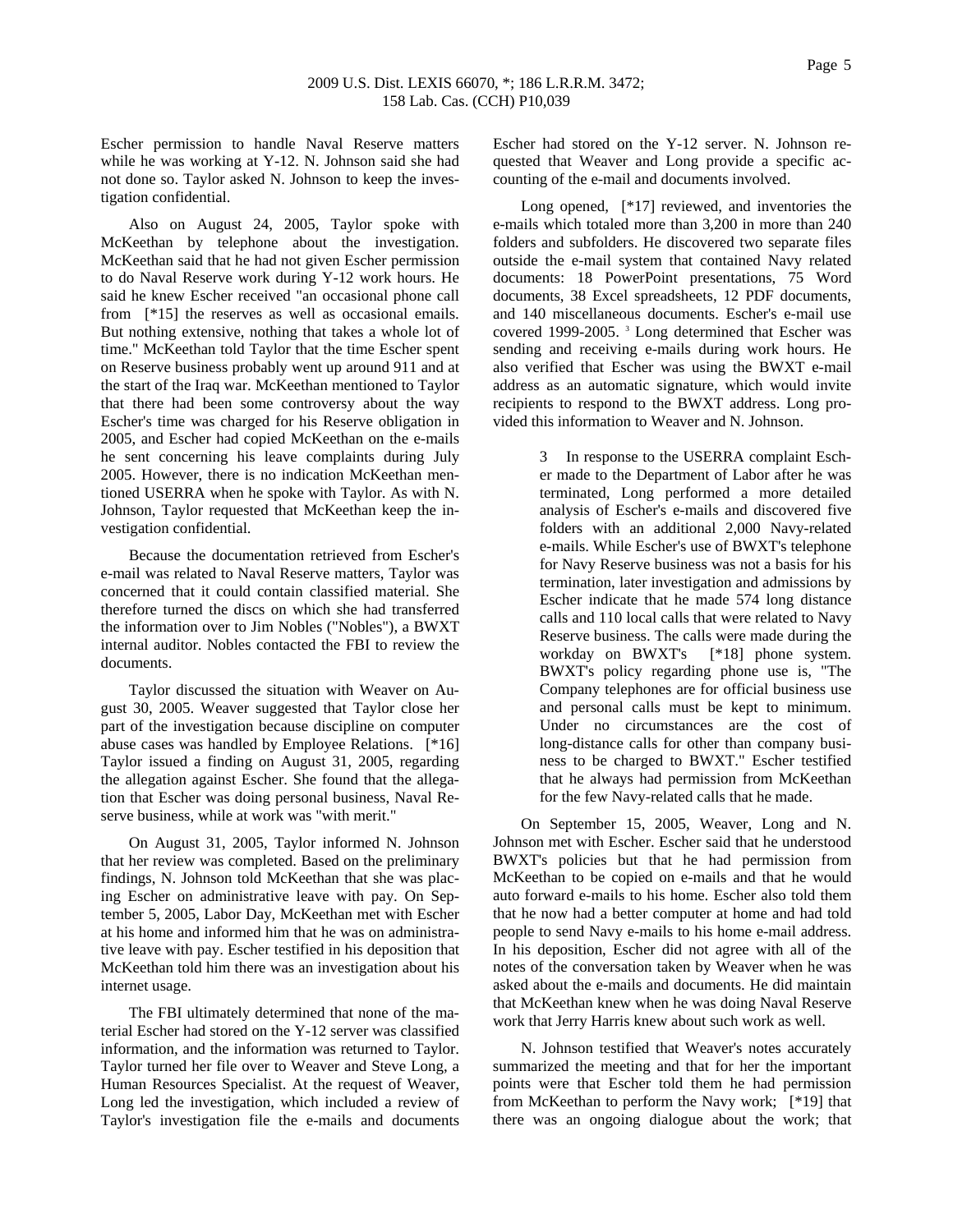### 2009 U.S. Dist. LEXIS 66070, \*; 186 L.R.R.M. 3472; 158 Lab. Cas. (CCH) P10,039

Escher had shared with McKeethan some information from Navy-related e-mails within the last two weeks; that McKeethan knew Escher made up the time he spent on the Navy work either before or at the end of the day; that Jerry Harris could corroborate that McKeethan had given approval and that he had ongoing knowledge of the Navy work and also that Escher made up the time he spent doing the Navy work.

Right after the interview with Escher, N. Johnson, Long, and Weaver telephoned McKeethan who was vacationing in New Mexico. McKeethan testified in his deposition that he was told that a "massive" amount of Navy-related e-mails and documents were found on the Y-12 computer that Escher had stored. Long relayed to McKeethan what Escher had said about his knowing about the Naval Reserve work and Escher always having permission from McKeethan to do it. McKeethan stated that he could only specifically recall talking to Escher about Navy work after 911 when Escher asked to make some phone calls and send e-mails and forward e-mails to his home. McKeethan gave him permission but told him to keep it to a minimum. McKeethan said this also happened [\*20] a time or two at the start of the Iraq war. However, he said that he did not give Escher blanket permission to do Naval Reserve business while at work.

N. Johnson asked McKeethan if he knew whether Escher stayed late to make up the time he spent doing Navy work, and he responded that he did not recall that. McKeethan said Escher would work late occasionally during audits or for other work-related deadlines to make up time spent with his daughter but not specifically to make up for Navy work. McKeethan told them about Prichard's complaint and Escher's denial of the allegations, stating that Escher said he was only forwarding e-mails to his home address.

N. Johnson reviewed many of the e-mails herself at the Employee Relations office. Based on what she observed, she concluded that Escher was not auto-forwarding e-mails to his home but was sending, responding, and interacting with thousands of messages. She also found that Escher was not doing this at lunch or outside of business hours but during the workday. N. Johnson saw that Escher had his BWXT e-mail address, telephone number and fax number at the bottom of his e-mails which invited recipients to respond to him at work. N. Johnson [\*21] testified that she made a rough estimate of the time Escher had put into the e-mails, the file creation etc., and concluded that the use was not incidental and that Escher was doing Naval Reserve work at the expense of BWXT.

N. Johnson contacted Weaver about reviewing discipline in other cases involving such conduct. Weaver informed her that a number of employees had been fired for violation of the computer use policies, primarily for internet abuse. Specifically, he told her about an African-American woman who had been using the company's e-mail to operate a hat-selling business. This woman had sent and received approximately 200 e-mails and was terminated for her conduct.

N. Johnson, Weaver, and Long, met on September 16, 2005, to brief Brown on the recommendation from Employee Relations regarding Escher, which was that his violations of the company's policies were a basis for termination. N. Johnson has testified that she remained unconvinced. She, having a military background herself as a former Army officer, had been reluctant to terminate Escher for Naval Reserve work.

On September 20, 2005, Long interviewed Harris who said he had not overheard any conversations between Escher and [\*22] McKeethan about making up time after business hours for Naval Reserve work done during the work day. Harris told Long that he observed Escher staying late on occasion.

On or about September 20, 2005, N. Johnson met with Dennis Ruddy ("Ruddy"), BWXT's President and General Manager. N. Johnson explained to Ruddy the conflict she was faced with: One side was that Escher was doing Naval Reserve work for the same government that wanted him to perform well as a BWXT employee and the other side was that other employees had been terminated for using the company's computers less than Escher had. The situation regarding the African-American woman was discussed. N. Johnson has testified that Ruddy asked one question: between Escher and the hat seller, who had derived more personal gain from misuse of the computer? N. Johnson testified that she concluded it was Escher who derived the greater benefit because of his reserve pay and opportunities for promotion that would come from his being available to do Navy work during the workday. At that point, N. Johnson decided that Escher would be terminated.

N. Johnson testified that the decision to terminated Escher was hers alone to make. On September 21, [\*23] 2005, she met with Weaver and Long and informed them of her decision regarding Escher. N. Johnson, Weaver, and Long also conferred with Jim Barnes ("Barnes"), the acting Human Resources Manager, about the decision. He mentioned the African-American woman who had been terminated for using the e-mail system for her hat-selling business, and he agreed that termination of Escher was appropriate. On September 22, 2005, N. Johnson, Weaver, and Long met with Escher and informed him that he was terminated.

N. Johnson, Weaver, and Long all affirmatively testified that they had no knowledge about Escher's com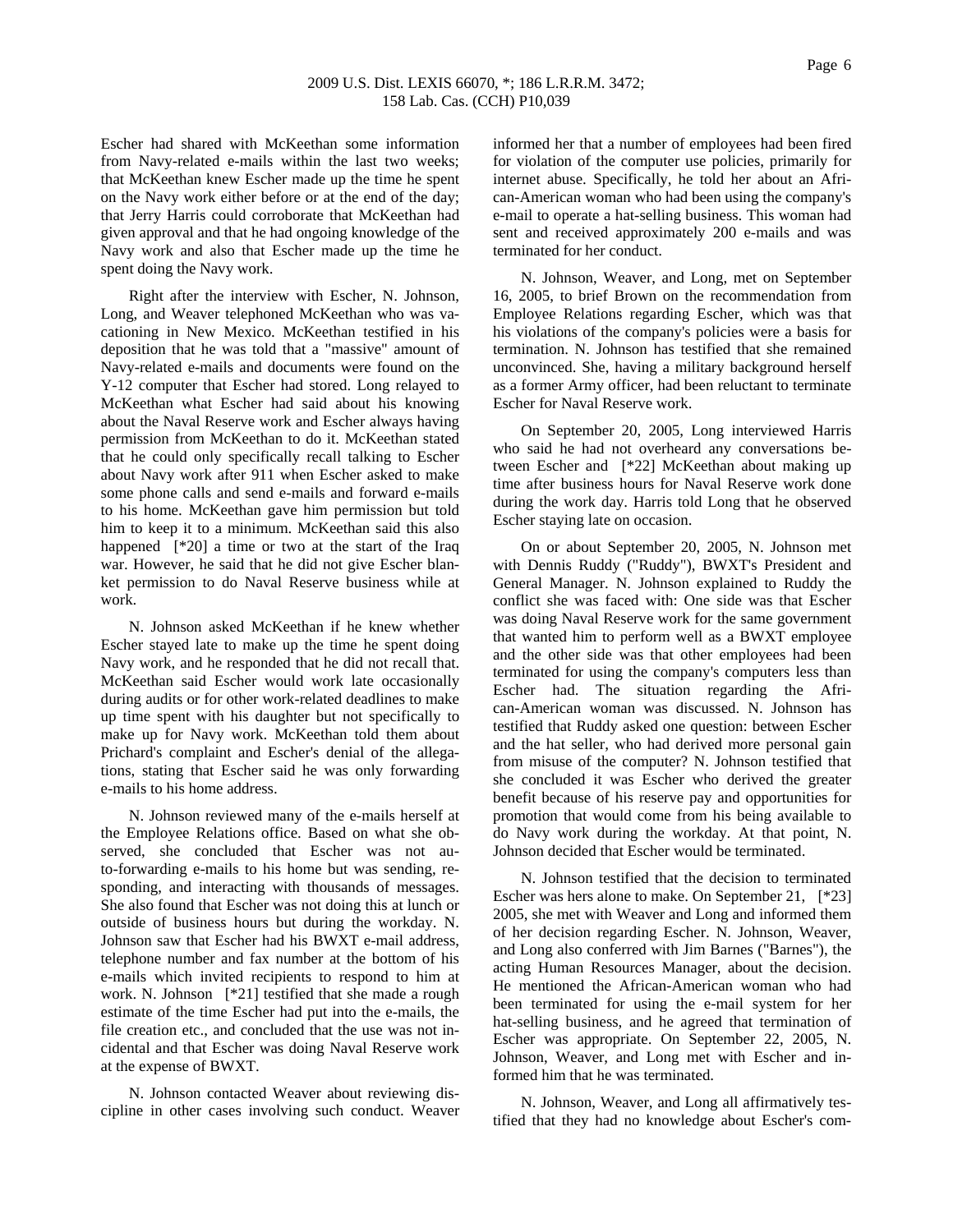plaint concerning how his military leave was being charged in the payroll system. They have also testified that they had no knowledge that he was alleging a USERRA violation and that these issues were never discussed during their investigation of Escher's e-mail use.

Escher made a USERRA complaint to the United States Department of Labor, Veteran's Employment and Training Services ("DOL") on September 29, 2005, alleging that he had been wrongfully terminated "in retaliation for involving ESGR in a USERRA issue regarding unpaid military absences." The DOL issued an agency finding on November [\*24] 22, 2005, that Escher's claim was without merit as he had not established a link between his military obligation and his termination. Escher has taken exception to how the investigation was performed and the information relied on by George Pearson, the DOL Assistant Director who issued the agency decision.

### II.

#### *Summary Judgment Standard*

Pursuant to *Federal Rule of Civil Procedure 56(c)*, summary judgment "should be rendered if the pleadings, the discovery and disclosure materials on file, and any affidavits show that there is no genuine issue as to any material fact and that the movant is entitled to judgment as a matter of law." *Fed. R. Civ. P. 56(c)*. The moving party may discharge its burden by demonstrating that the non-moving party has failed to establish an essential element of that party's case for which he or she bears the ultimate burden of proof at trial. *Celotex Corp. v. Catrett, 477 U.S. 317, 322, 106 S. Ct. 2548, 91 L. Ed. 2d 265 (1986)*. The moving party need not support its motion with affidavits or other materials negating the opponent's claim. *Id. at 323*. Although the moving party has the initial burden, that burden may be discharged by a "showing" to the district court that there is an absence of evidence [\*25] in support of the non-moving party's case. *Id. at 325* (emphasis in original).

After the moving party has carried its initial burden of showing that there are no genuine issues of material fact in dispute, the burden shifts to the non-moving party to present specific facts demonstrating that there is a genuine issue for trial. *Matsushita Elec. Indus. Co., v. Zenith Radio Corp., 475 U.S. 574, 586-87, 106 S. Ct. 1348, 89 L. Ed. 2d 538 (1986)*. "The 'mere possibility' of a factual dispute is not enough." *Mitchell v. Toledo Hosp., 964 F.2d 577, 582 (6th Cir. 1992)* (citing *Gregg v. Allen-Bradley Co., 801 F.2d 859, 863 (6th Cir. 1986))*. In order to defeat the motion for summary judgment, the non-moving party must present probative evidence that supports its complaint. *Anderson v. Liberty Lobby, Inc., 477 U.S. 242, 249-50, 106 S. Ct. 2505, 91 L. Ed. 2d 202* 

*(1986)*. The non-moving party's evidence is to be believed, and all justifiable inferences are to be drawn in that party's favor. *Id. at 255*. The court determines whether the evidence requires submission to a jury or whether one party must prevail as a matter of law because the issue is so one-sided. *Id. at 251-52*.

III.

## *Analysis*

#### A. Escher's USERRA Claim

One of the goals of USERRA is "to prohibit discrimination against [\*26] persons because of their service in the uniformed services." *Curby v. Archon, 216 F.3d 549, 556 (6th Cir. 2000)*. *Section 4311(b)* <sup>4</sup> of USERRA provides that "[a]n employer may not discriminate in employment against or take any adverse employment action against any person because such person . . . has exercised a right provided for in this chapter." *38 U.S.C. § 4311(b)*. *Section 4311(a)* states: "A person who is a member of . . . a uniformed service shall not be denied initial employment, reemployment, retention in employment, promotion, or any benefit of employment by an employer on the basis of that membership, application for membership, performance of service, application for service, or obligation." *38 U.S.C. § 4311(a)*. USERRA prohibits adverse employment actions "if the person's membership . . . or obligation for service in the uniformed services is a motivating factor in the employer's action, unless the employer can prove that the action would have been taken in the absence of such membership . . . or obligation for service." *38 U.S.C. § 4311(c)(1)*. However, "USERRA does not provide for paid military leave." *Boelter v. City of Coon Rapids, 67 F. Supp. 2d 1040, 1047 (D. Minn. 1999)* [\*27] (citing *38 U.S.C. § 4303(2)* (the term "benefit" does not include wages)); *see also Gordon v. Wawa, Inc., 388 F.3d 78, 82 (3rd Cir. 2004)* (paid military leave not a benefit guaranteed by USERRA).

4

 *Section 4311* is a congressional response to the Supreme Court's decision in *Monroe v. Standard Oil Co., 452 U.S. 549, 101 S. Ct. 2510, 69 L. Ed. 2d 226 (1981)*. In *Monroe,* the Supreme Court held that USERRA's antecedent, the Vietnam Era Veterans' Readjustment Assistance Act of 1974, "was enacted for the significant but limited purpose of protecting the employee-reservist against discrimi-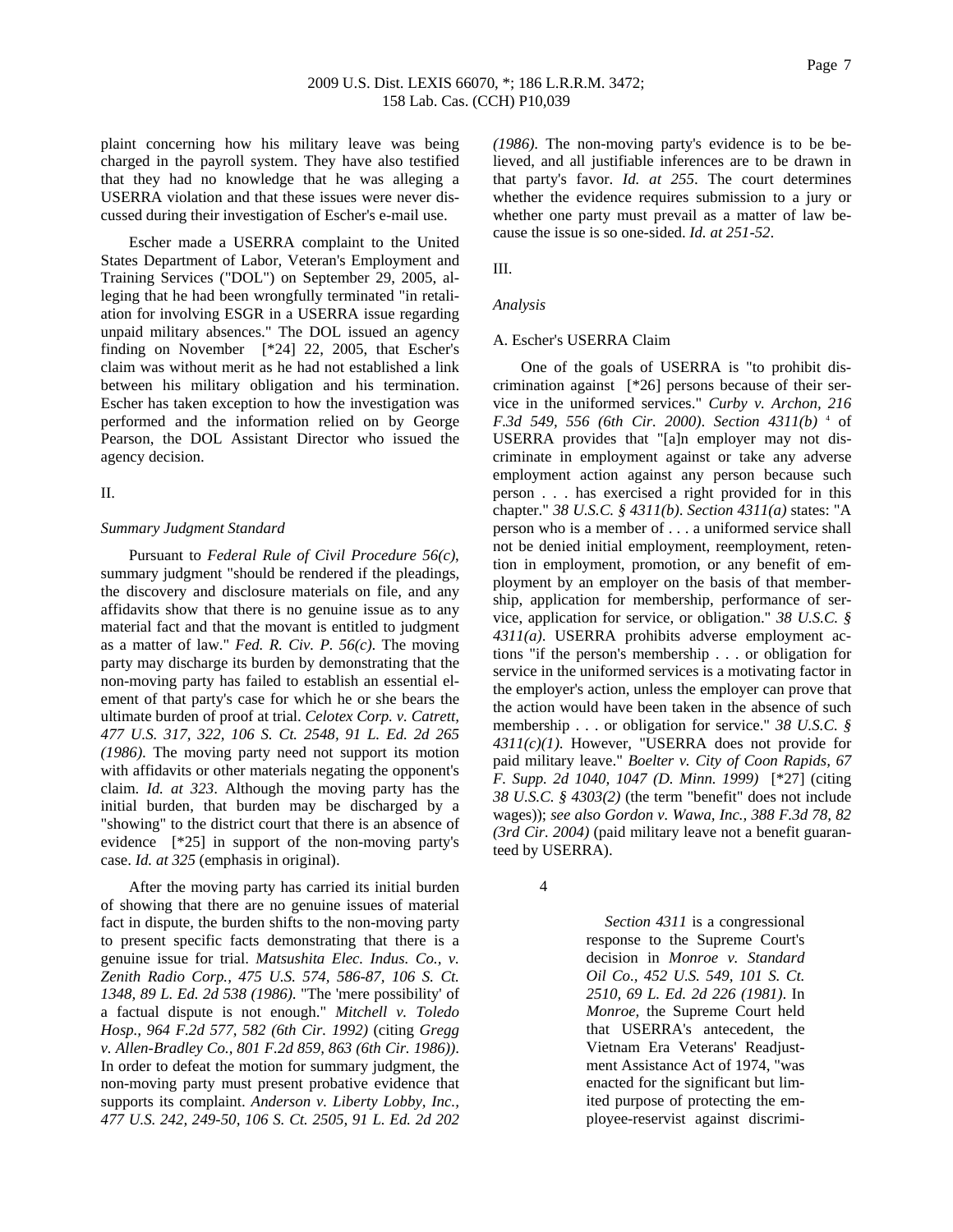nations like discharge and demotion, motivated *solely by* reserve status." *Id. at 559, 101 S. Ct. 2510* (emphasis added). Congress amended the statute in 1994 to provide that a violation occurs when a person's membership in the uniformed services is a *motivating factor,* even if not the sole factor. Stated otherwise, Congress intended to lessen, but not eliminate, a [plaintiff's] obligation to show that the employer's adverse decision was related to his or her service in the armed forces.

*Hance v. Norfolk S. Ry. Co., No. 07-5475, 571 F.3d 511, 2009 U.S. App. LEXIS 14233, 2009 WL 1872246, at \*3 (6th Cir. July 1, 2009)* (quoting *Curby v. Archon, 216 F.3d 549, 556-57 (6th Cir. 2000)* [\*28] (internal citations omitted)).

A USERRA plaintiff must demonstrate that his or her service in the military was a motivating factor in the adverse employment action. *Hance, 2009 U.S. App. LEXIS 14233, 2009 WL 1872246, at \*4* (citing *38 U.S.C. § 4311(c)(1)*) ("*Hance II*"). "A motivating factor is one that 'a truthful employer would list if asked for the reasons for its decision.'" *Grosjean v. FirstEnergy, 481 F. Supp. 2d 878, 883 (N.D. Ohio 2007)* (quoting *Brandsasse v. City of Suffolk, 72 F. Supp. 2d 608, 617 (E.D. Va. 1999))*; *see also Hance v. Norfolk S. Ry. Co., No. 3:04-CV-160, 2006 U.S. Dist. LEXIS 32276, 2006 WL 1367372, at \*3 (E.D. Tenn. May 17, 2006)* ("*Hance I*"). Military position is a motivating factor if the defendant "relied upon, took into account, considered, or conditioned its decision on" such position and obligations. *Robinson v. Morris Moore Chevrolet-Buick, 974 F. Supp. 571, 576 (E.D. Tex. 1997)* (citing *Price Waterhouse v. Hopkins, 490 U.S. 228, 250, 109 S. Ct. 1775, 104 L. Ed. 2d 268 (1989)* (writing in the context of Title VII gender discrimination)).

Discriminatory intent under USERRA may be shown by direct or circumstantial evidence. *Sheehan v. Dep't of Navy, 240 F.3d 1009, 1014 (Fed. Cir. 2001)*.

> Discriminatory motivation under the USERRA may be reasonably inferred [\*29] from a variety of factors, including proximity in time between the employee's military activity and the adverse employment action, inconsistencies between the proffered reason and other actions of the employer, an employer's expressed hostil

ity towards members protected by the statute together with knowledge of the employee's military activity, and disparate treatment of certain employees compared to other employees with similar work records or offenses.

### *Id.*

"Once the plaintiff has discharged this initial burden of establishing a prima facie case of discrimination, 'the employer then has the opportunity to come forward with evidence to show, by a preponderance of the evidence, that the employer would have taken the adverse action anyway, for a valid reason.'" *Hance II, 2009 U.S. App. LEXIS 14233, 2009 WL 1872246, at \*4* (quoting *Sheehan, 240 F.3d at 1013* (internal citations omitted)). The burden "'shifts to the employer to prove the affirmative defense that legitimate reasons, standing alone, would have induced the employer to take the same adverse action.'" *Hance II, 2009 U.S. App. LEXIS 14233, 2009 WL 1872246, at \*4* (quoting *Sheehan, 240 F.3d at 1014*). In USERRA cases, both the burden of production and burden of persuasion shift to the employer. [\*30] This procedure differs from analysis in cases arising under Title VII of the Civil Rights Act of 1964, *42 U.S.C. § 2000e-2(a)(1)*, in which only the burden of production shifts to the employer once the plaintiff has demonstrated a prima facie case. *Sheehan, 240 F.3d at 1014*.

> Thus in USERRA actions there must be an initial showing by the employee that military status was at least a motivating or substantial factor in the [employer's] action, upon which the [employer] must prove, by a preponderance of evidence, that the action would have been taken despite the protected status.

## *Id.*

Escher says he brought this lawsuit because he was terminated for complaining about how his military leave was accounted for in the company's payroll system. Escher contends that even if BWXT's policy requiring him to take vacation or unpaid personal leave for partial week absences for his military leave does not violate USERRA, he argues that he perceived it as illegal under the act. For the purposes of summary judgment, BWXT is willing to assume *arguendo* that Escher engaged in conduct protected by USERRA when he made his complaints. Under USERRA, then, Escher has to make an initial showing that his complaints [\*31] about his mil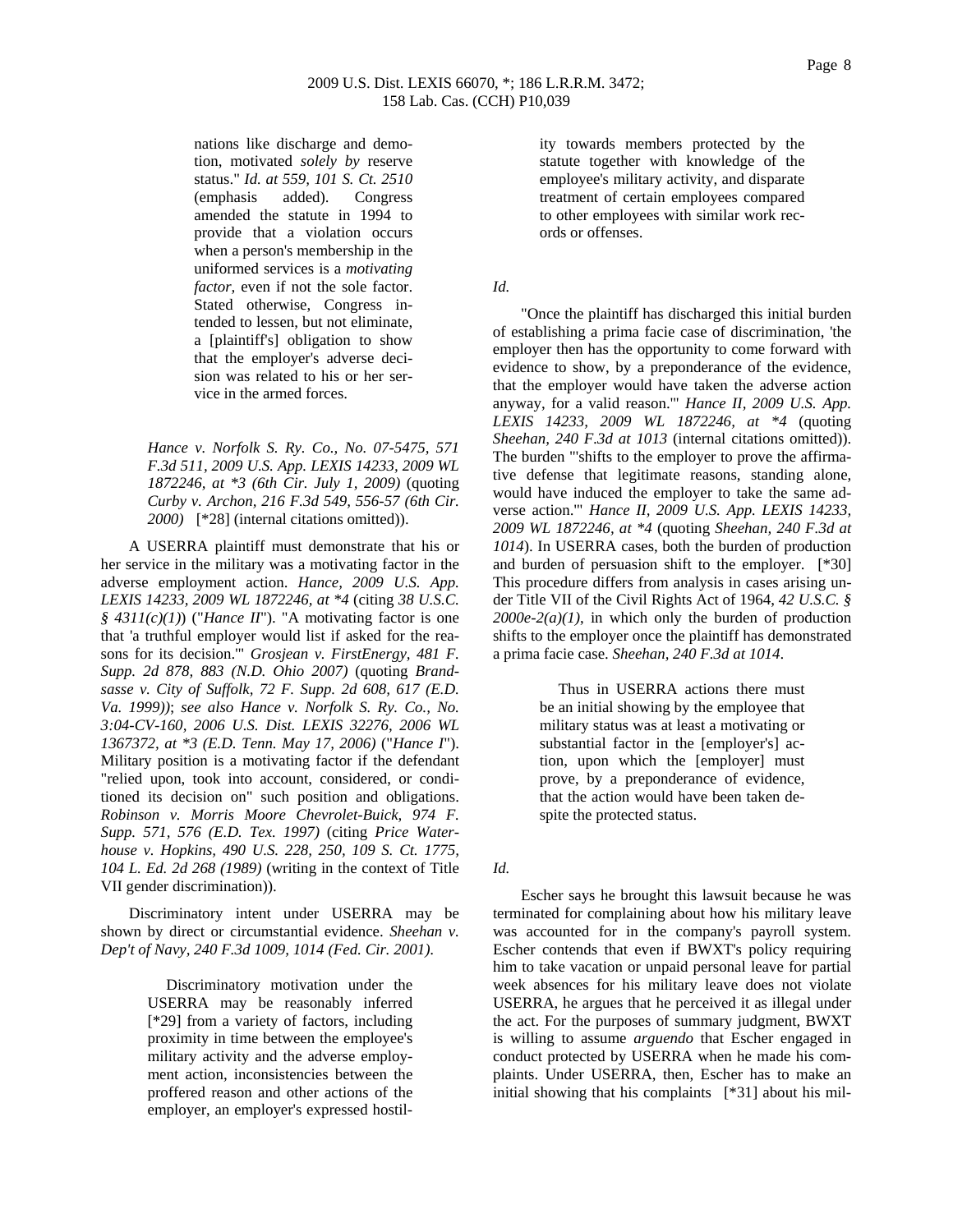itary leave were at least a motivating factor in BWXT's action to terminate his employment.

The first *Sheehan* discriminatory factor that Escher argues is the temporal proximity of the investigation and termination and his USERRA complaints. He contends that the investigation into his e-mail use that was started August 17, 2005, was begun less than 30 days from the time he made his complaints to C. Johnson and Smith-Bledsoe. He points out that he sent USERRA material to C. Johnson on July 29, 2005, 19 days before the investigation started. He also argues that N. Johnson met with Brown on September 16, 2005, one week after Gerard had mailed Brown the letter inquiring about USERRA compliance. Escher also tries to impute knowledge of his complaints to N. Johnson, Weaver, and Long who have affirmatively testified that they had no knowledge of his time reporting issues.

Initially, the court notes that the record shows that the investigation into Escher's e-mail use was started by the anonymous NMS complaint. Nothing in the record nor anything argued or submitted by Escher calls into question the validity and anonymity of this complaint, and nothing shows that it was inappropriately [\*32] or incorrectly pursued by the ethics officer. Escher has not linked this complaint in any way with the timing of his complaints about his military time.

Escher also has not presented sufficient proof to counter the affirmative testimony by N. Johnson, Weaver, and Long that they had no knowledge about and did not discuss in their deliberations Escher's dispute about his military leave. Escher only offers conclusory and speculative statements that attempt to impute knowledge to these people. For example, Escher mistakenly argues that C. Johnson and Smith-Bledsoe work in the same department as Long, Weaver, and Cottrell.<sup>5</sup> However, even if there were some interdepartmental connection between some of these people, that fact alone is not sufficient to challenge the affirmative testimony by N. Johnson, Weaver, and Long. Weaver states in his second declaration that the subject of Escher's military leave complaints did not come up in the meeting with Brown prior to Escher's termination. Escher tries to cast doubt by saying N. Johnson had not made up her mind to fire Escher by September 16, 2005, when they met and Brown knew about the complaints. It is speculation to impute to N. Johnson and [\*33] the others in that meeting Brown's knowledge about Escher's complaints. Additionally, Escher has not shown that the decision maker, N. Johnson, a former military person herself, had any hostility toward Reservists. She in fact was hesitant in acting because of Escher's Naval Reserve work. Further, when N. Johnson met with Brown on September 16, 2005, she was well aware of the extent to which Escher had been using the BWXT e-mail system. Escher also

has not presented any evidence that BWXT held any hostility toward Reserve employees, no doubt because that would be futile in light of the evidence presented in the record showing BWXT's support of National Guard and Reservist employees. Plus, Escher has always had his military leave requests granted and had twice nominated McKeethan for a "Certificate of Appreciation" from ESGR for "outstanding service to the national defense through continuing support for the National Guard and Reserve."

> 5 Weaver sets out the correct department assignments for each of these employees in his second declaration [doc. 51].

There is no corroboration for the bare assertions that are attempts to impute knowledge to various BWXT employees, and they fall short of [\*34] raising a genuine issue of material fact. *See* 10A Charles Allan Wright, Arthur R. Miller & Mary Kay Kane, *Federal Practice & Procedure* § 2727 (3d ed. 1998) ("[E]vidence in opposition to the motion that clearly is without any force is insufficient to raise a genuine issue. Thus, neither frivolous assertions nor mere suspicions will suffice to justify a denial of summary judgment. . . . The evidence offered must have the force needed to allow a jury to rely on it . . . ."). No reasonable jury could find that the timing of the anonymous complaint was linked to Escher's complaints about his military time. Thus, the court concludes that temporal proximity does not show any discriminatory intent.

Escher next argues that there are inconsistencies in the proffered reason for the investigation, termination, and other BWXT actions. Escher argues that the complaint that was investigated in early 2005 is "[i]n essence, . . . the same complaint made on August 17 which was cited as the sole basis for the investigation and eventual termination." Escher contends that the first complaint was investigated and closed and that his computer use for Naval Reserve use only became an issue after he complained [\*35] in July about his military leave.

This, however, distorts the record. The documented proof shows that when the first complaint was investigated, Escher's e-mail was not examined as part of the investigation. Weaver thought McKeethan was referring to Escher's internet use and asked Cyber Security to check for internet misuse. There was no problem with Escher's use of the internet, and that was reported to Weaver. Thus, there is no proof that the extent of Escher's use of the BWXT e-mail system was discovered by anyone in February 2005 when the first complaint was investigated.

The August 2005 complaint arose from the anonymous NMS complaint, and there is no probative evidence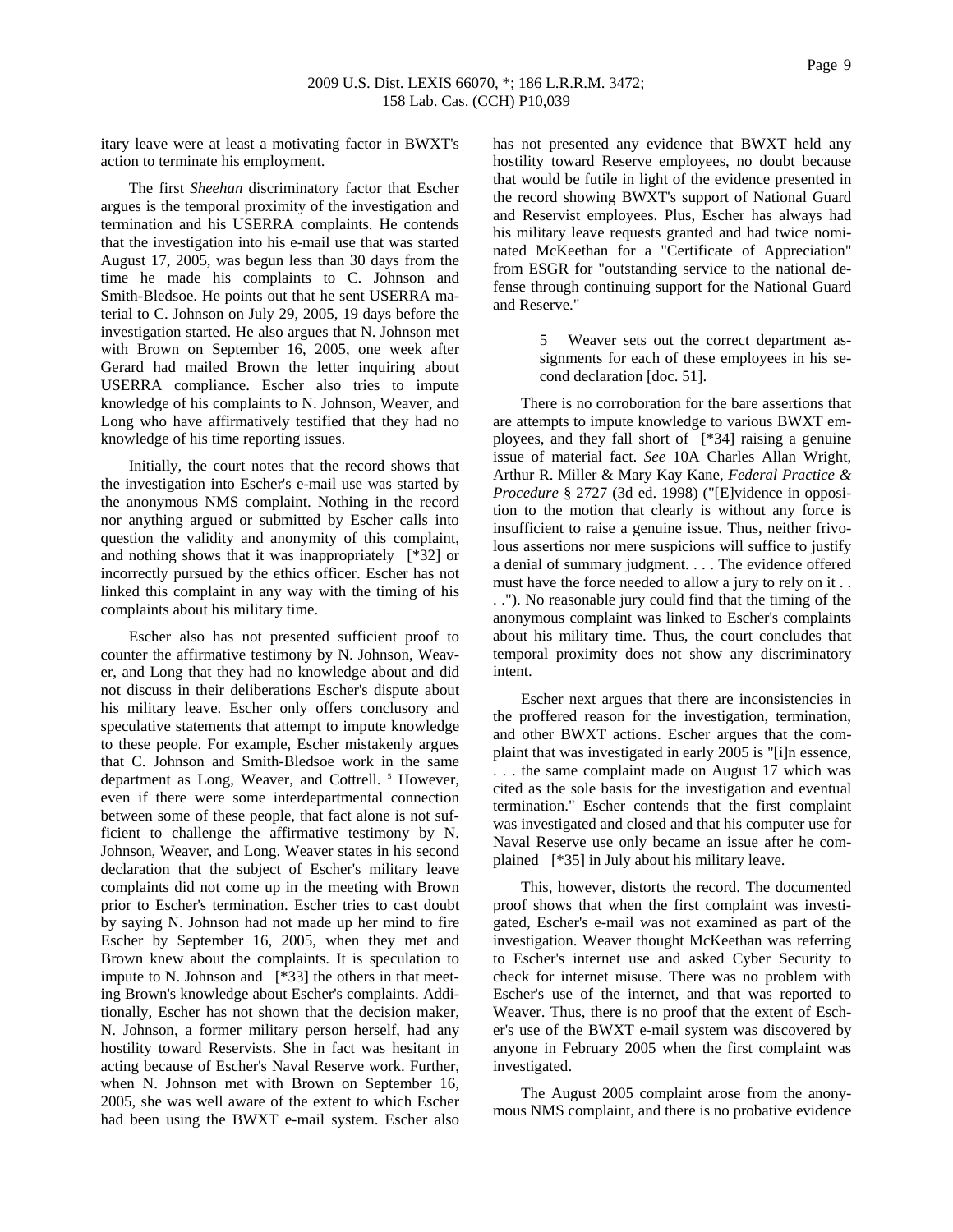showing otherwise. As described above by the sequence of events, Escher's e-mail was reviewed this time, and the extent of his use led to his termination. The record does not support Escher's contention that these two complaints were handled inconsistently.

Escher also argues that there are inconsistencies in the interpretations of the policies relied on to terminate him. Escher contends that his Naval Reserve work constituted "official U.S. Government business" as identified in Policy No. Y15-404. In support of this [\*36] contention, Escher has presented the testimony of Harris. Escher contends that there is a question of fact because N. Johnson, Long, Weaver, and McKeethan all described "Official U.S. Government business" differently in their testimony.

This contention by Escher requires little discussion. The court has reviewed all of the testimony concerning "official U.S. Government business" and finds it unnecessary to cite or discuss all of it here. In the court's opinion, "official U.S. Government business" as that term is used by BWXT means the business engaged in by BWXT Y-12, that business which is authorized by official approval process and supported by work authorization. It is the work at BWXT that Escher was being paid to perform; it is not the thousands of e-mails that Escher has admittedly identified as being related to his Naval Reserve work. The fact that Escher's co-worker Harris holds the opinion that what Escher did falls within "official government business" is irrelevant. He was not Escher's supervisor and was not a decision maker in the termination. BWXT characterized Escher's argument that he could engage in this conduct and refer to it as "official U.S. Government business" [\*37] as disingenuous. The court agrees.

Escher also argues that various BWXT witnesses testified differently regarding what constitutes "incidental use" of the e-mail system. That argument warrants little discussion as well. Escher's use of the BWXT e-mail system was not "incidental" by any definition of BWXT's policies; by any dictionary definition; or by any common sense understanding of the term. The fact that several witnesses may have interpreted the term in BWXT's policies or procedures somewhat differently is not material. Common sense dictates and the record supports the conclusion that Escher's use of the e-mail system for which he was terminated was not "incidental" by any interpretation of the term "incidental use" as set out by BWXT.

Escher additionally argues that there is a dispute concerning whether he had management approval to use the e-mail system for his Naval Reserve work. However, the proof does not show that BWXT's management knew the extent of Escher's e-mail use and condoned that use. McKeethan has testified that he did not give Escher *carte blanche* permission to perform his Naval Reserve business using the Y-12 computer and phone systems. When McKeethan confronted [\*38] Escher in February 2005 about Prichard's complaint, Escher denied the allegations and said he was only auto forwarding e-mails to his home address. McKeethan knew Escher received e-mails regarding his Navy orders and occasional "soldier on ground" e-mails that Escher shared with him. When McKeethan spoke with Taylor during the investigation in August 2005, he told her that he had not given Escher permission to do Naval Reserve work during business hours. During the interview with N. Johnson, Weaver, and Long, McKeethan said he recalled discussing Escher's performing Navy work at Y-12 just after the September 11, 2001 attacks. McKeethan gave Escher permission to make calls and send e-mails but told him to keep it to a minimum. A similar discussion occurred at the outbreak of the Iraq war. McKeethan told N. Johnson, Weaver, and Long that he had not given Escher permission to perform Navy business at work and should have known better.

Escher contends and cites to examples in the record to support his contention that McKeethan knew about his Naval Reserve work and that McKeethan and others knew he received occasional Navy-related e-mails and telephone calls. McKeethan admittedly knew about [\*39] Escher's Naval Reserve service and his periodic need to send e-mails or use the phone in connection with that service. However, it is apparent from the record that McKeethan did not know the extent to which Escher was using the BWXT e-mail system for Navy Reserve related business. As of February 2005, McKeethan was told by Escher that he was just auto forwarding e-mails to his home address. This is different from what was found as a result of the August 2005 investigation when thousands of e-mails were found in organized files with some documents being stored outside the e-mail system. The record does not support Escher's contention that he had permission from management to perform Naval Reserve work at Y-12 during work hours.

After considering Escher's arguments regarding inconsistencies between the proffered reason for his termination and other actions by BWXT, the court concludes that they do not indicate discriminatory motive on the part of BWXT.

Escher does not even address the factor of whether BWXT expressed hostility toward military reservists. Therefore, the court will address the last *Sheehan* factor Escher argues, the disparate treatment of certain employees compared to Escher [\*40] for similar offenses. BWXT submitted evidence concerning employees who were disciplined for computer abuse from the time BWXT took over management responsibilities of Y-12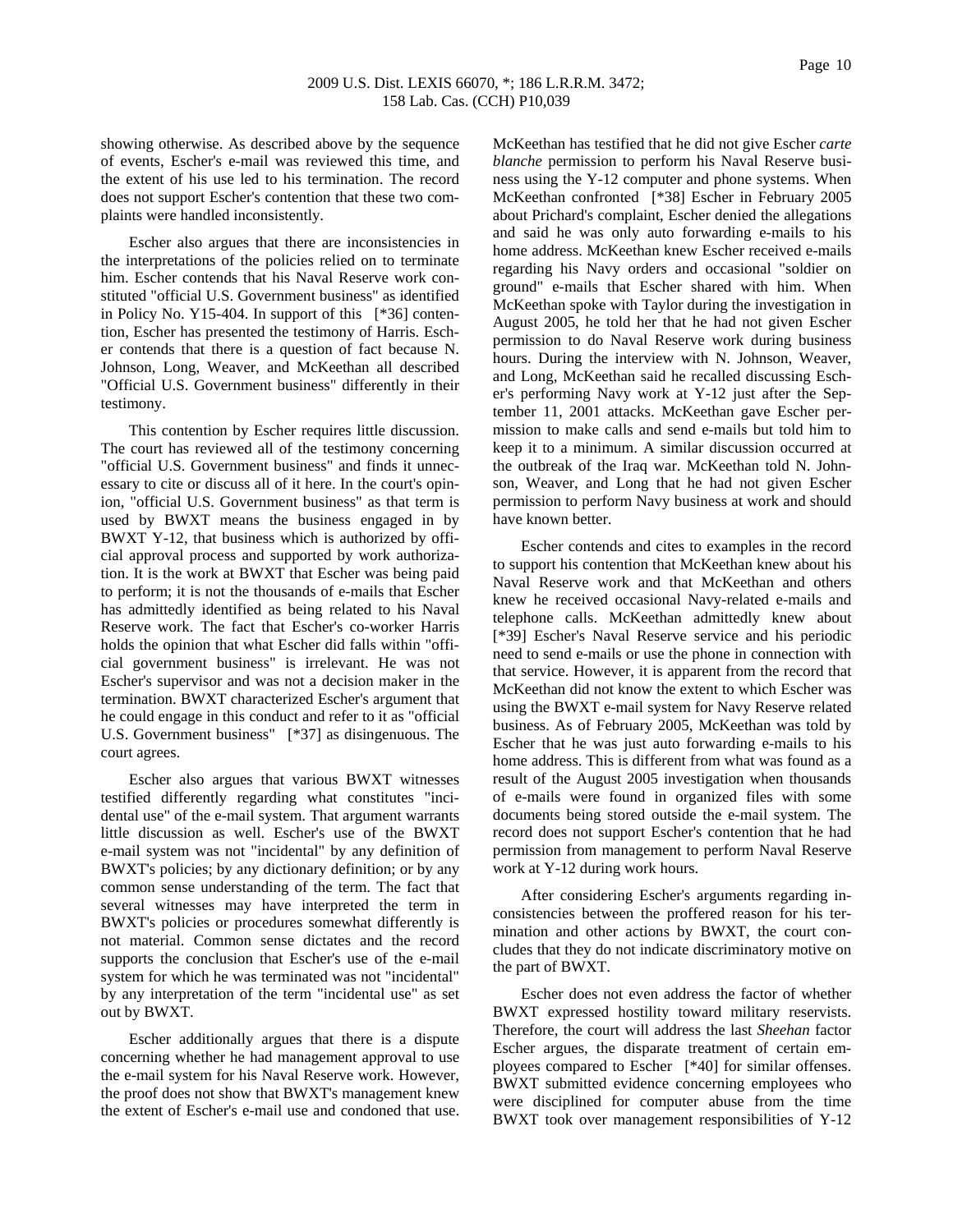and Escher's termination. For the period between November 2000 and Escher's termination in September 2005, BWXT's records indicate that ten employees were terminated for computer abuse. Before Escher was terminated, the only employee fired for using the e-mail system for non-work related business was the black female who was operating a hat-selling business.

Escher contends that three employees reprimanded after his termination for abuse of the e-mail were not terminated. Initially, the court observes that what occurred after his termination is not relevant. In any event, Escher does not compare himself "to other employees with similar work records or offenses." *Sheehan, 240 F.3d at 1014*. He argues these individuals were disciplined short of termination, but he admits he has no information on their employment performance. Further, the number of e-mails that each of these individuals had on the Y-12 computer system stand in stark contrast to Escher's thousands. One individual had 26, one had 54, and one had 68. This [\*41] fact alone sets these individuals apart from Escher.

In addition, Escher argues that he is different from the black female who was terminated because N. Johnson testified that "the Naval Reserve was not a personal enterprise or a profit-making venture." However, this does not reflect N. Johnson's entire testimony on the subject. She went on to state that "both of these [policies] make a lot of association with personal business and personal gain. And ultimately I came to reflect on, while the Naval Reserve business was not a personal enterprise that Rudy had developed and was a profiteer from, he had significant potential to benefit from conducting Naval Reserve business at work at Y-12." She explained that a military officer benefits from "how selfless, immediate, responsive, squared away you appear to your organization and particularly to your superiors that then provide for your career to be advanced, promotion opportunities, additional expanse of assignment opportunities." N. Johnson was certainly speaking with authority since she is a former Army officer. Therefore, she concluded that Escher received personal gain from doing Naval Reserve work during business hours.

Escher has not [\*42] presented convincing evidence that he was treated differently than other similarly situated employees. This factor therefore does not show any discriminatory motive on the part of BWXT.

After considering Escher's arguments and proof, the court concludes that he has not made a prima facie showing that his complaints about how his military leave was charged were a motivating or substantial factor in his termination. Escher's proof and contentions do not show or raise a question of fact as to whether BWXT "relied on, took into account, considered, or conditioned its decision" to terminate him on the basis of the complaints he made concerning how his military leave was charged. Escher has just not connected his complaints with the August 2005 investigation or with the decision to terminate him based on the results of that investigation. He has offered nothing other than speculation and uncorroborated assertions in an attempt to link those performing the investigation with his military leave complaints. These are not sufficient to overcome the affirmative evidence from the defendant's witnesses concerning the origin of the August 2005 investigation and lack of knowledge by N. Johnson, Weaver [\*43] and Long about his complaints concerning his military leave. To survive summary judgment, a plaintiff must present more than conclusions and speculation. *Kraft v. United States, 991 F.2d 292, 296 (6th Cir. 1993)* (factual dispute which "is merely colorable or is not significantly probative" will not defeat summary judgment). The Sixth "[C]ircuit has long held that '[m]ere conclusory and unsupported allegations, rooted in speculation, do not meet [the] burden'" of demonstrating that there is a genuine issue for trial. *Bell v. Ohio State Univ., 351 F.3d 240, 253 (6th Cir. 2003)* (quoting *Bryant v. Ky., 490 F.2d 1273, 1274 (6th Cir. 1974))*.

Nevertheless, even if it is assumed for the purposes of argument that Escher has made a prima facie showing under USERRA, BWXT has the opportunity to avoid liability by presenting by a preponderance of the evidence that it would have taken the same adverse action for a valid reason. *Sheehan, 240 F.3d at 1014*. Escher's argument regarding this defense is based on his contention that the only difference between the February 2005 investigation and the investigation initiated in August 2005 is that the identity of the complainant in the February matter was [\*44] known. He contends that no action was taken on the first complaint, but action was taken on the second complaint because it occurred after he had complained about his military leave.

The record does not support Escher's contention. As has been discussed above in connection with the February 2005 investigation, Weaver mistakenly thought McKeethan wanted Escher's internet usage looked into, and therefore Weaver did not look at Escher's e-mail at that time. Also at that time, Escher told McKeethan that all he was doing was auto forwarding e-mails to his home address. Escher's arguments do not counter the reasons and supporting documentation that N. Johnson has given for Escher's termination. BWXT has met its preponderance of the evidence burden to demonstrate that it had a valid reason to terminate Escher.

In a related argument made elsewhere in his brief, Escher contends that there is a material issue of fact concerning whether N. Johnson was the sole decision maker and that her decision to terminate Escher was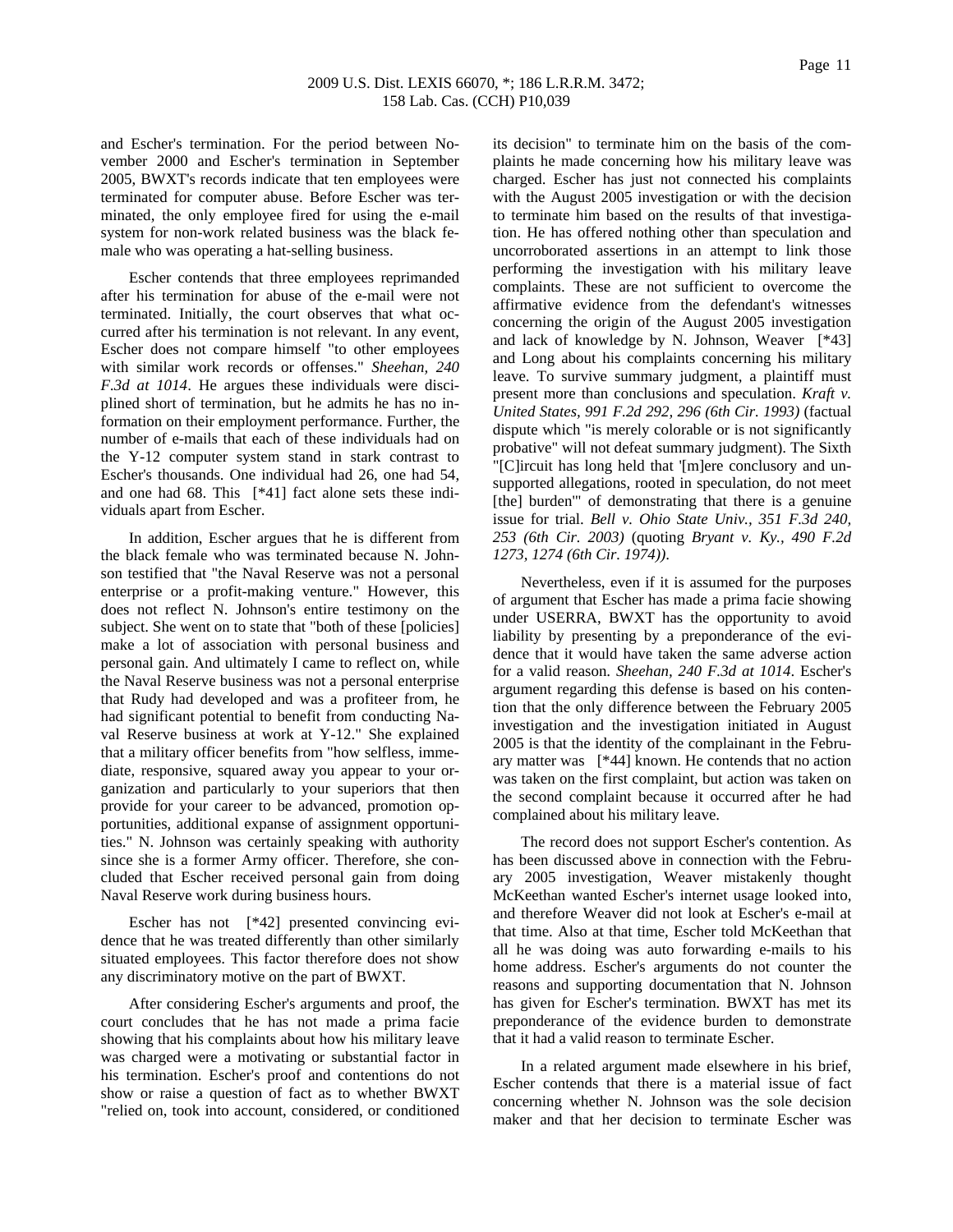lacking a reasonable basis. There is no material issue regarding whether N. Johnson was the sole decision maker because Escher has presented no evidence that places that fact at [\*45] issue.

With regard to N. Johnson's decision to terminate Escher, he claims that she never personally spoke with Harris and she spoke with Escher only once before his termination. Escher claims N. Johnson did not have details about how much time he spent on the e-mails at work, how many e-mails he just forwarded, or how many he did not respond to at all. Escher points out that the number of e-mails were accumulated from 1999 to 2005 and that Long said it was impossible to determine how much time was spent on the emails. He argues that Harris was interviewed once by Long, and while he could not recall any conversations about making up time after hours, he specifically told Long that he knew Escher performed Navy work while at BWXT.

The steps that N. Johnson, Weaver, and Long went through in investigating Escher e-mail use and the process N. Johnson followed in making her final decision to terminate Escher are set out above. They indicate that after Escher was given an opportunity to explain the Navy-related e-mails on the Y-12 computer, his explanation was checked out. When Escher's story was not corroborated, N. Johnson studied the e-mails as well as consulted with Human Resources, Legal, [\*46] the EEO officer, and the President of BWXT before making her final decision.

Escher's argument regarding the alleged deficiency in N. Johnson's decision falls more appropriately under this section because Escher is basically saying that BWXT's reasons for firing him were a pretext for discriminating against him based upon his leave complaints. Once the burden of production and persuasion has shifted to the employer under USERRA, the employer "must prove the nonpretextual, permissible reason for termination notwithstanding uniformed service as an affirmative defense." *Hance I, 2006 U.S. Dist. LEXIS 32276, 2006 WL 1367372, at \*4*. "In determining pretext, the question is whether the employer defendant honestly believed its reason for the adverse employment action." *Id.* (citing *Clune v. Desmond's Formal Wear, Inc., No. 2:01-CV-606, 2003 U.S. Dist. LEXIS 14634, 2003 WL 21796388, at \*8 (N.D. Ind. Feb. 4, 2003))*. The Sixth Circuit has adopted for use in discrimination cases a "modified honest belief" rule which states that "for an employer to avoid a finding that its claimed nondiscriminatory reason was pretextual, the employer must be able to establish its reasonable reliance on the particularized facts that were before it at the time the decision [\*47] was made." *Wright v. Murray Guard, Inc., 455 F.3d 702, 708 (6th Cir. 2006)* (quoting *Smith v. Chrysler Corp., 155 F.3d 799, 806-07 (6th Cir. 1998))*. "[T]he key inquiry is whether the employer made a reasonably informed and considered decision before taking an adverse employment action." *Smith, 155 F.3d at 807*. The investigation process does not need to be perfect, but the decision has to be "reasonably informed and considered." *Graham v. Best Buy Stores, 298 F. App'x 487, 494 (6th Cir. 2008)* (quoting *Wright, 455 F.3d at 708*). The employer needs to show that it "made its decision to terminate [the employee] based on an honestly held belief in a nondiscriminatory reason supported by particularized facts after a reasonably thorough investigation." *Graham, 298 F. App'x at 494* (quoting *Wright, 455 F.3d at 709*).

BWXT has presented detailed evidence describing the investigation it undertook in response to the NMS anonymous complaint. The evidence from BWXT and N. Johnson indicate that she honestly believed what she heard from McKeethan in the interview that was held immediately following the interview with Escher. The evidence of Escher's e-mail use for Naval Reserve work is well documented [\*48] in the record, and N. Johnson reviewed much of that material herself before making her decision. She also dealt with the issue of the black female employee who had been terminated for 200 e-mails used for her hat-selling business. Escher's complaints about the investigation do not show that the investigation was not adequate or that the decision was not reasonably informed or considered. The record reflects that N. Johnson had sufficient information from various sources in front of her before she made her decision. Escher has failed to demonstrate that N. Johnson did not have an honest belief in the reasons for terminating Escher.

#### B. Escher's TPPA Claim

Escher alleges in the complaint as the basis for his TPPA claim that he was terminated "because of his refusal to remain silent concerning violations of civil codes of this State and the United States." Under the TPPA, "the plaintiff must demonstrate an *exclusive causal relationship* between his whistleblowing activity and his subsequent discharge. That is, the plaintiff must show that he was terminated solely because of his whistleblowing activity." *Sacks v. Jones Printing Co., Inc., No. 1:05-CV-131, 2006 U.S. Dist. LEXIS 16075, 2006 WL 686874, at \*3 (E.D. Tenn. Mar. 16, 2006)* [\*49] (citing *Darnall v. A+ Homecare, Inc., No. 01-A-01-9807-CV-0034, 1999 Tenn. App. LEXIS 339, 1999 WL 346225`, at \*5 (Tenn. Ct. App. June 2, 1999))* (emphasis in original).

In order to establish a prima facie case under the TPPA, a plaintiff must demonstrate four elements:

> (1) The plaintiff's status as an employee of the defendant;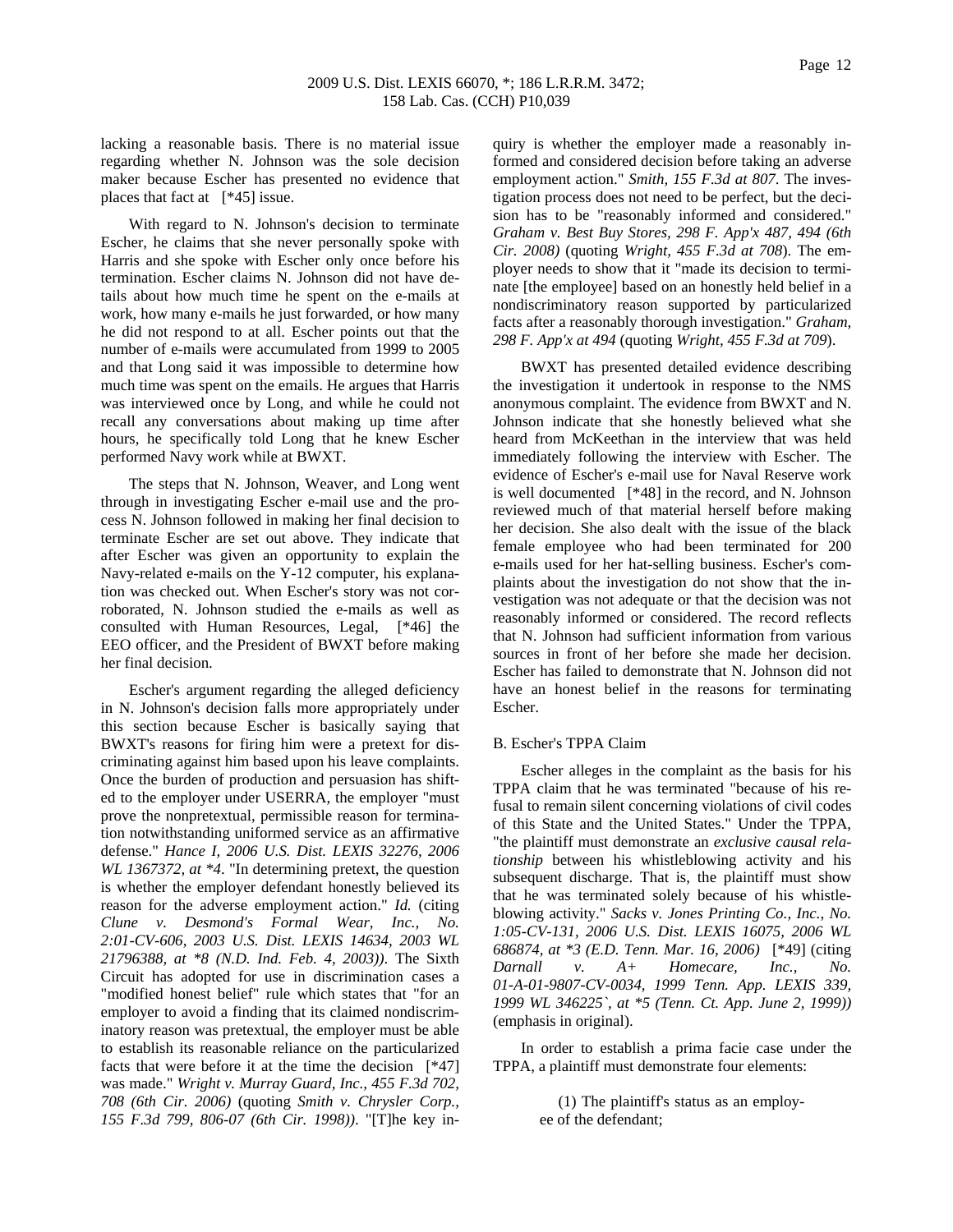(2) The plaintiff's refusal to participate in, or to remain silent about, illegal activities;

(3) The employer's discharge of the employee; and

(4) An exclusive causal relationship between the plaintiff's refusal to participate in or remain silent about illegal activities and the employer's termination of the employee.

*Sacks, 2006 U.S. Dist. LEXIS 16075, 2006 WL 686874, at \*4* (citing *Hill v. Perrigo of Tenn., No. M2000-02452-COA-R3- CV, 2001 Tenn. App. LEXIS 452, 2001 WL 694479, at \*3 (Tenn. Ct. App. June 21, 2001))*. "Once a plaintiff has made out a prima facie case, the burden shifts to the employer to advance a non-discriminatory reason for the termination. The burden then shifts back to the plaintiff to show that his termination was solely for the reasons which he initially alleged." *Sacks, 2006 U.S. Dist. LEXIS 16075, 2006 WL 686874, at \*4* (internal quotation marks and citations omitted). "Courts have recognized 'that the plaintiff has indeed a formidable burden in establishing [\*50] elements number two and four of the cause of action.'" *Hill, 2001 Tenn. App. LEXIS 452, 2001 WL 694479, at \*5* (and cases cited therein).

There is no issue concerning the first and third elements as Escher was clearly BWXT's employee and he was terminated by BWXT. With regard to the second element of the prima facie case, Escher does not fit the class of employees the statute was designed to protect. Nothing in the record demonstrates that Escher was faced with the moral dilemma of being forced to choose between keeping his job or reporting alleged code violations. *Moore v. Averitt Express, Inc., No. M2001-02502-COA-R3-CV, 2002 Tenn. App. LEXIS 725, 2002 WL 31302947, at \*4 (Tenn. Ct. App. Oct. 11, 2002)* ("Inherent in the underlying philosophy of the retaliatory discharge cause of action is that at-will employees should not be placed in the moral, ethical and legal dilemma of being forced to choose between reporting illegal activities and keeping their jobs."). Additionally, "the threat of dismissal must be contemporaneous with the decision to report the illegal activities." *Id.* (citations omitted).

> In order to maintain an action for retaliatory discharge, the plaintiff must be in the class of people the common law tort and the statute were [\*51] designed to protect. He must have been an at-will employee faced with the choice of reporting

an illegality, thereby running the risk of being discharged as retaliatory result, or remaining silent, thereby keeping his job at the expense of the public interest.

*Id.* This was certainly not the circumstance in this case. Escher was not faced with contemporaneous discharge when he complained about how his military reserve service time was being charged to his personnel record. There is simply no proof in the record that Escher was in the dilemma of fearing for his job if he challenged how his military time was charged. He complained loudly and often to his employer and the ESGR; he did not keep silent for fear of losing his job.

In addition, "it is essential that the employee's attempt to expose illegal or unsafe practices do more than merely advance the employee's private interest." *Bright v. MMS Knoxville, Inc., No. M2005-02668-COA-R3-CV, 2007 Tenn. App. LEXIS 510, 2007 WL 2262018, at \*4 (Tenn. Ct. App. Aug. 7, 2007)* (citing *Guy v. Mut. of Omaha Ins. Co., 79 S.W.3d 528, 538 n.4 (Tenn. 2002))*. Escher's conduct involved a private and self-serving interest. His alleged reporting efforts had nothing to do with seeking [\*52] to protect the public good. Escher's obvious concern was that he did not want to take unpaid personal leave because that would reflect poorly on his personnel record. His efforts were not concerned with protecting the public good.

Escher also cannot meet the fourth element of the prima facie case, the exclusive causal relationship between his termination and his refusal to participate in or remain silent about alleged civil code violations. *See Hill, 2001 Tenn. App. LEXIS 452, 2001 WL 694479, at \*3*; *Sacks, 2006 U.S. Dist. LEXIS 16075, 2006 WL 686874, at \*4*. There is clear and direct proof demonstrating that Escher was terminated for abuse of BWXT's computer use policies, specifically the company's email system. Based on that documented evidence, Escher could not possibly demonstrate that he was terminated *solely* because of his refusal to remain silent about alleged code violations. This fact alone requires summary judgment on Escher's TPPA claim.

#### C. Escher's Common Law Retaliation Claim

In order to establish a prima facie case of common law retaliatory discharge, a plaintiff must demonstrate:

> (1) that an employment-at-will relationship existed; (2) that he was discharged; (3) that the reason for his discharge was that he attempted to exercise [\*53] a statutory or constitutional right, or for any other reason which violates a clear